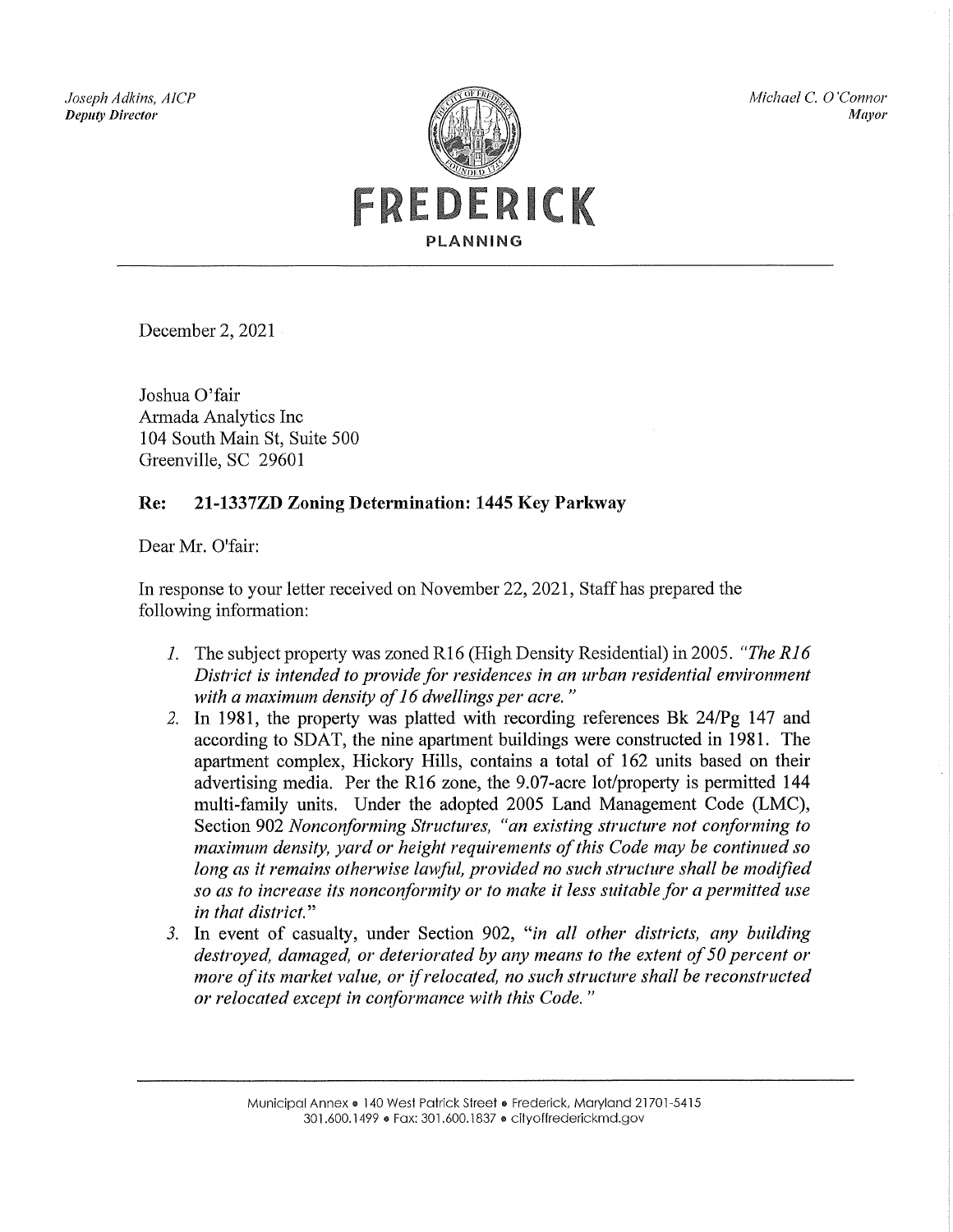- 4. Under the 1981 site plan, any variances or special exceptions, if applicable, are considered lawful under the 2005 LMC Article 9 Nonconforming Uses, Vested Rights, and Scope of Approvals.
- 5. To staff's knowledge, the property has no outstanding fire, building or zoning violations nor any condemnation or eminent domain proceedings.
- 6. Due to the age of the site construction, we have no site plan or certificate of occupancy records available.

If you have any further questions please don't hesitate to contact me at (301) 600-1718 or preppert@cityoffrederickmd.gov.

The purpose of the service provided by the Zoning Administrator regarding determinations/interpretations is to identify the zoning of a particular property, to verify that a use is permitted or permissible in a specific Zoning District and to clarify and interpret the Land Management Code. Any questions regarding specific regulations and requirements for a site or sites' compliance with the Land Management Code not addressed in this letter shall not be the responsibility of the Zoning Administrator. It is the responsibility of the applicant, property owner and/or property purchaser to review the project site plan and the Land Management Code for compliance.

This determination applies solely to the referenced property and is not binding upon the City, the Zoning Administrator or any other official with respect to any other property. No person may rely upon this determination with respect to any property other than the referenced property. Please be advised that any person aggrieved, or any officer, department or agency of The City of Frederick affected by an order, requirement, decision, or determination made by an administrative officer in the administration or enforcement of the provisions of the Land Management Code may appeal said decision within thirty days to the Zoning Board of Appeals.

Sincerely,

In Concurrence,

Pam Reppert

Pam Reppert Planner III

Joseph A. Adkins, AICP Deputy Director for Planning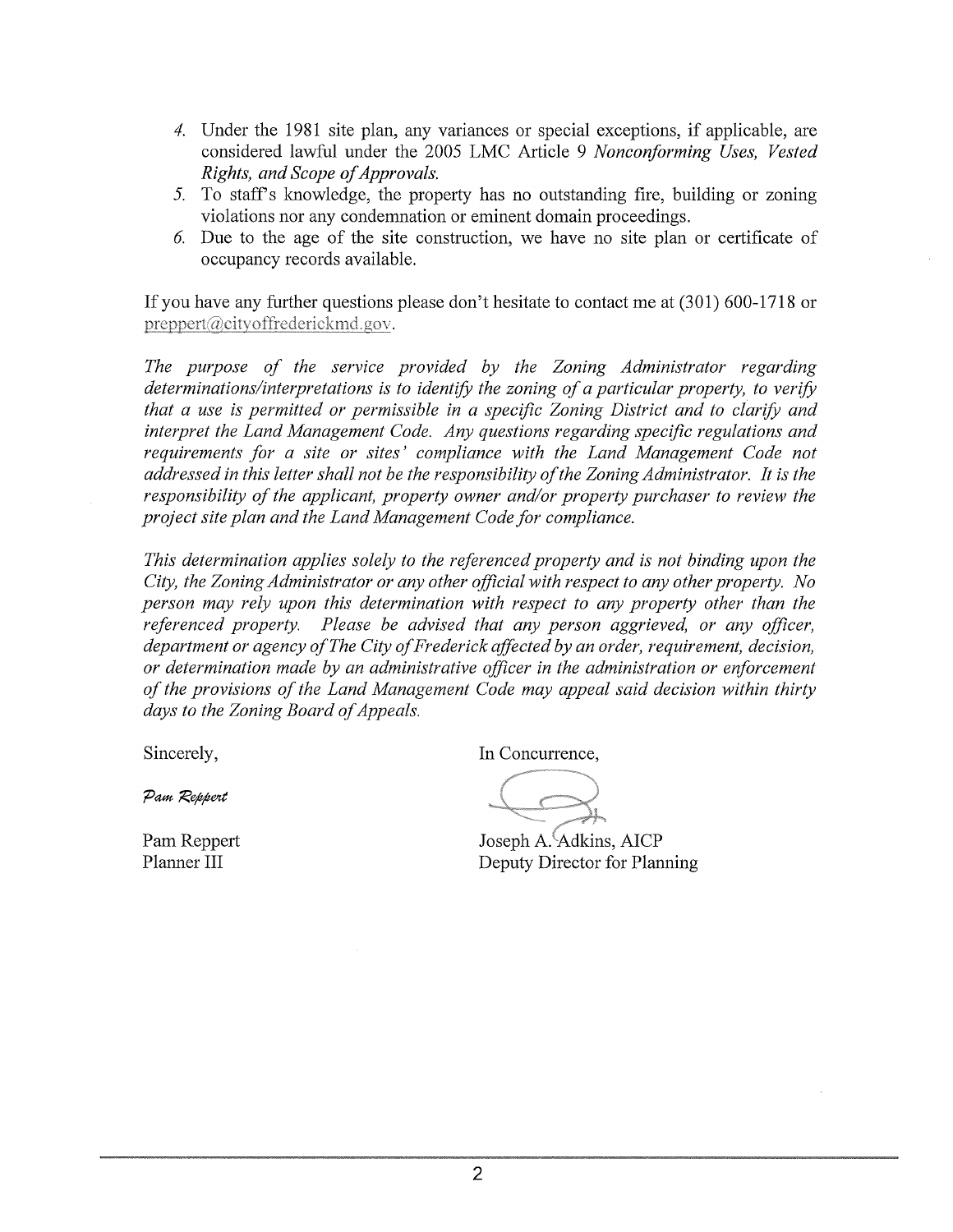

# **Municipality Name:**

**Property Name:** Hickory Hill Apartments **Address:** 1445 Key Parkway **City/State:** Frederick, MD 21702 **Property Use:** Multifamily **Parcel #:**

To whom this may concern,

At our client's request, please provide the following information: 

- **Zoning Compliance/Verification Letter**: Please supply a letter (or feel free to use the enclosed template and copy onto letterhead) stating in which zoning district the subject property is currently located, the number of permitted units on site, whether or not the subject is considered to be a permitted use, and any compliance information you may be able to provide. Please use municipality letterhead, or if this is not possible for some reason, please enclose a municipality fax coversheet showing that the zoning letter is enclosed.
- **Any Variances, Special Permits or Conditions**: Please note the existence of these items as they relate to the use and structures of subject property and supply documentation, if available.
- **Code Violations**: Please note whether or not there are currently any open/outstanding zoning, building, or fire code violations that apply to the subject property.
- **Condemnation/ Eminent Domain**. Please note whether or not there are currently any condemnation or eminent domain proceedings that apply to the subject property.
- **Certificates of Occupancy**: Please supply copies of any existing certificates of occupancy for the subject property. If none are available, please state the reason for this and whether there is any expected enforcement action due to the lack of certificate.
- **Approved Site Plan and/or Conditions of Approval, if applicable**: Please supply one or both of these documents, particularly if the subject property is located in a Planned Development.

Please advise us at your earliest convenience if any additional fees or forms are required, if any of these items are not available or if I should be directing any portion of my request to another party. We are on a strict timeline, and your prompt attention to this request is greatly appreciated. **Upon completion, please forward the information via email if possible, and by US Mail if not.** We truly appreciate your help with this request and look forward to your reply. Please feel free to contact me with any questions or concerns you may have regarding this request.

Thank you very much for your assistance!

#### Joshua O'fair, Zoning Analyst II

Armada Analytics, Inc. 104 South Main St, Suite 500 Greenville, SC 29601

Office: (864) 751-4016 Fax: (866) 255-6518 Email: Jofair@armadaanalytics.com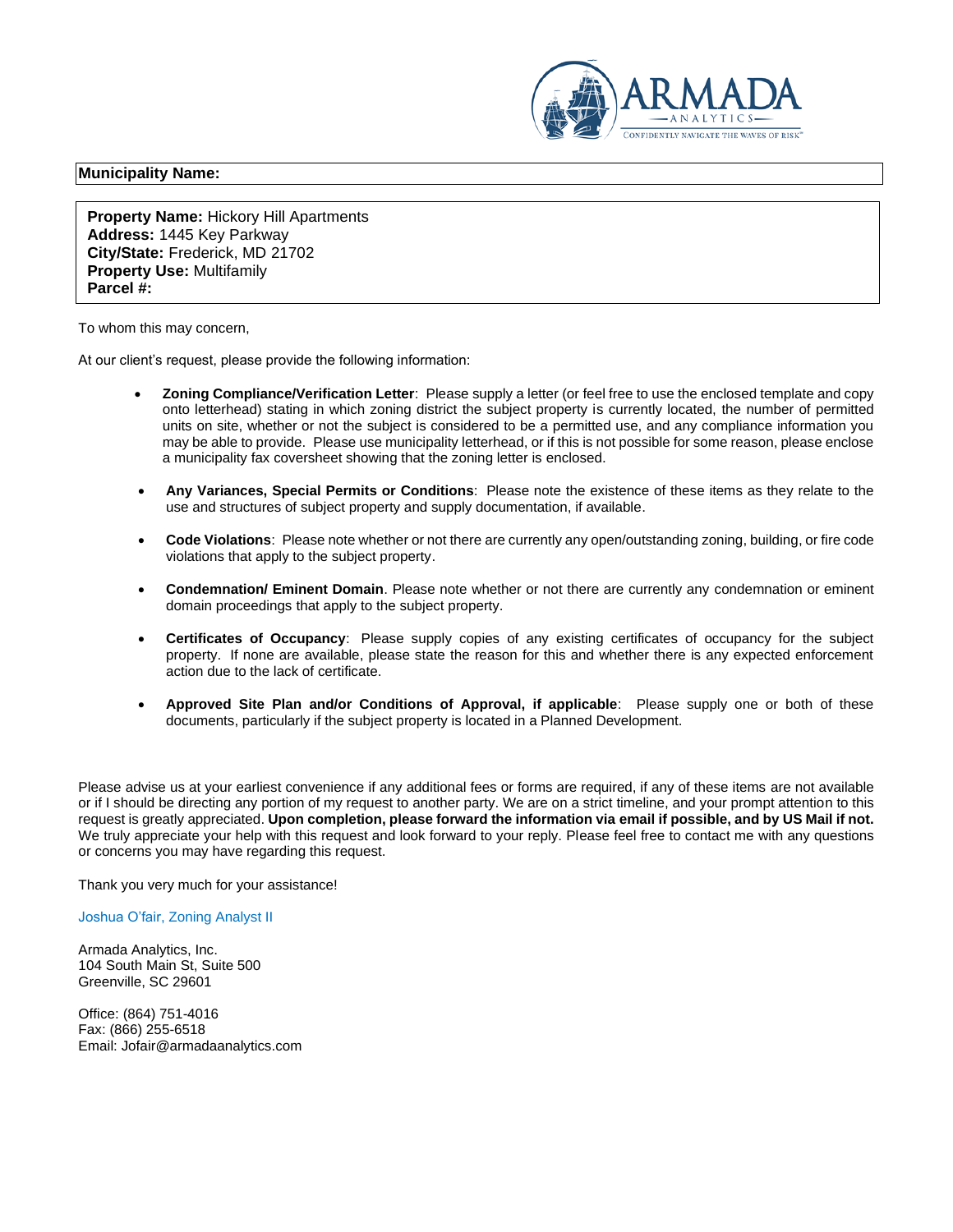# *(PLEASE COPY THIS FORM ON YOUR COMPANY LETTERHEAD)*

| <b>Property Name:</b> |
|-----------------------|
| <b>Address:</b>       |
| City/State:           |
| Property Use:         |
| Parcel #:             |

To Whom It May Concern:

Comments:

In response to your request for information regarding the above-referenced property, we have researched our files and present the following:

**1. The current zoning classification for the subject property is: \_\_\_\_\_\_\_\_\_\_\_\_\_\_\_\_\_\_\_\_\_\_\_\_\_\_\_\_\_.**

**2. The number of permitted units on site is : \_\_\_\_\_\_\_\_\_\_\_\_\_\_\_\_\_\_\_\_\_\_\_\_\_\_\_\_\_.**

**3. According to the zoning ordinances and regulations of this district, the use of the subject property is a:**

|    | <b>Current Use</b><br><u> 1980 - Jan James James Barnett, fransk politik (</u>                                                                                                                                                                                                                                                      |
|----|-------------------------------------------------------------------------------------------------------------------------------------------------------------------------------------------------------------------------------------------------------------------------------------------------------------------------------------|
|    | Permitted Use by Right                                                                                                                                                                                                                                                                                                              |
|    | Permitted Use by Special/Specific Use Permit Number _____ (enter permit number and see question 4)                                                                                                                                                                                                                                  |
|    | □ Permitted Use by Conditional Use Permit ________ (enter permit number and see question 4)                                                                                                                                                                                                                                         |
|    | □ Legal Nonconforming Use (use was existing prior to the adoption of the zoning ordinance/code)                                                                                                                                                                                                                                     |
|    | Non-Permitted Use                                                                                                                                                                                                                                                                                                                   |
|    | The Municipality is unable to opine at this time                                                                                                                                                                                                                                                                                    |
|    | <b>Comments: Comments: Comments: Comments: Comments: Comments: Comments: Comments: Comments: Comments: Comments: Comments: Comments: Comments: Comments: Comments: Comments: Comments: Comme</b>                                                                                                                                    |
|    |                                                                                                                                                                                                                                                                                                                                     |
| 4. | Conformance: Per current zoning ordinances and regulations applicable to the subject property, the current<br>structure(s) is (If unknown, please check the last box):                                                                                                                                                              |
|    | $\Box$ Legal Conforming (complies with applicable zoning regulations, including parking)<br>□ Legal Nonconforming (does not meet the current zoning requirements due to amendments, re-zoning, or other<br>changes. See comments)<br>$\Box$ Nonconforming (see comments)<br>$\Box$ The Municipality is unable to opine at this time |
|    |                                                                                                                                                                                                                                                                                                                                     |
|    |                                                                                                                                                                                                                                                                                                                                     |
|    | 5. Have any variances, special permits/exceptions, ordinances or conditions been granted/approved for either the<br>use or structures of the subject property:                                                                                                                                                                      |
|    | No, there are not any variances, special permits/exceptions, ordinances or conditions that apply to the Subject                                                                                                                                                                                                                     |

property. Property:  $\Box$  Yes, the following apply to the subject property: \_\_\_\_\_\_\_\_Variance (Documentatio

| ing apply to the subject property: | variance                 |
|------------------------------------|--------------------------|
| on/copies attached)                | Special Permit/Exception |
|                                    | Ordinance                |
|                                    | Conditions               |
|                                    |                          |

### **6. Rebuild: In the event of casualty, in whole or in part, the zoning code states that a legal non-conforming structure:**

| $\Box$ May be rebuilt in its current form (i.e. no loss of square footage, same footprint, with drive through(s), if applicable).      |                                                   |  |  |  |
|----------------------------------------------------------------------------------------------------------------------------------------|---------------------------------------------------|--|--|--|
| May not be rebuilt in its current form, except upon satisfaction of certain conditions, limitations or requirements.                   |                                                   |  |  |  |
| Please see section                                                                                                                     | of the current zoning code/ordinance for details. |  |  |  |
| Additionally, the damage threshold is calculated based on $\square$ the entirety of the property or $\square$ per individual building. |                                                   |  |  |  |